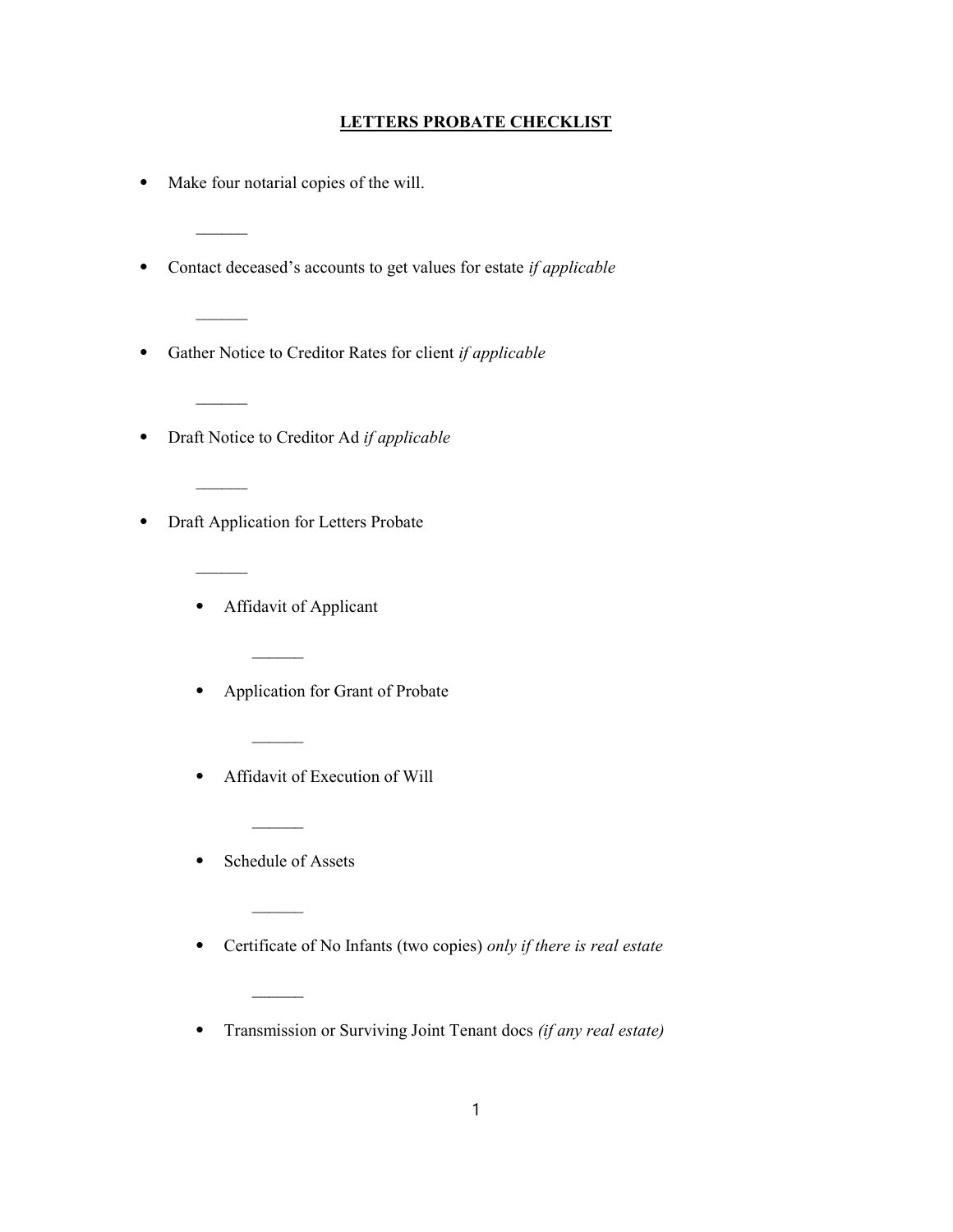⦁ Book Letters Probate Application Signing appointment with Client

 $\mathcal{L}_\text{max}$ 

 $\mathcal{L}_\text{max}$ 

 $\mathcal{L}_\text{max}$ 

 $\mathcal{L}=\mathcal{L}$ 

 $\mathcal{L}_\text{max}$ 

 $\mathcal{L}_\text{max}$ 

 $\frac{1}{2}$ 

 $\mathcal{L}_\text{max}$ 

 $\overline{\phantom{a}}$ 

- ⦁ Send letter to Estate Account bank requesting probate fee (calculate fee)
- ⦁ Receive Probate Fee cheque from bank (make photocopy) or client
- ⦁ Draft Court of Queen's Bench letter sending Application for Letters Probate docs
- ⦁ Send Application via court run to the Queen's Bench Court
- ⦁ Diarize File for Two Weeks for issuance of Letters Probate
- ⦁ Make a minimum of three notarial copies of the letters probate once received
- ⦁ Determine if we are to continue on with administration of the estate
- ⦁ Draft applicable Reporting Letter
- ⦁ Draft Statement of Account
- ⦁ Mail out Reporting Letter Package